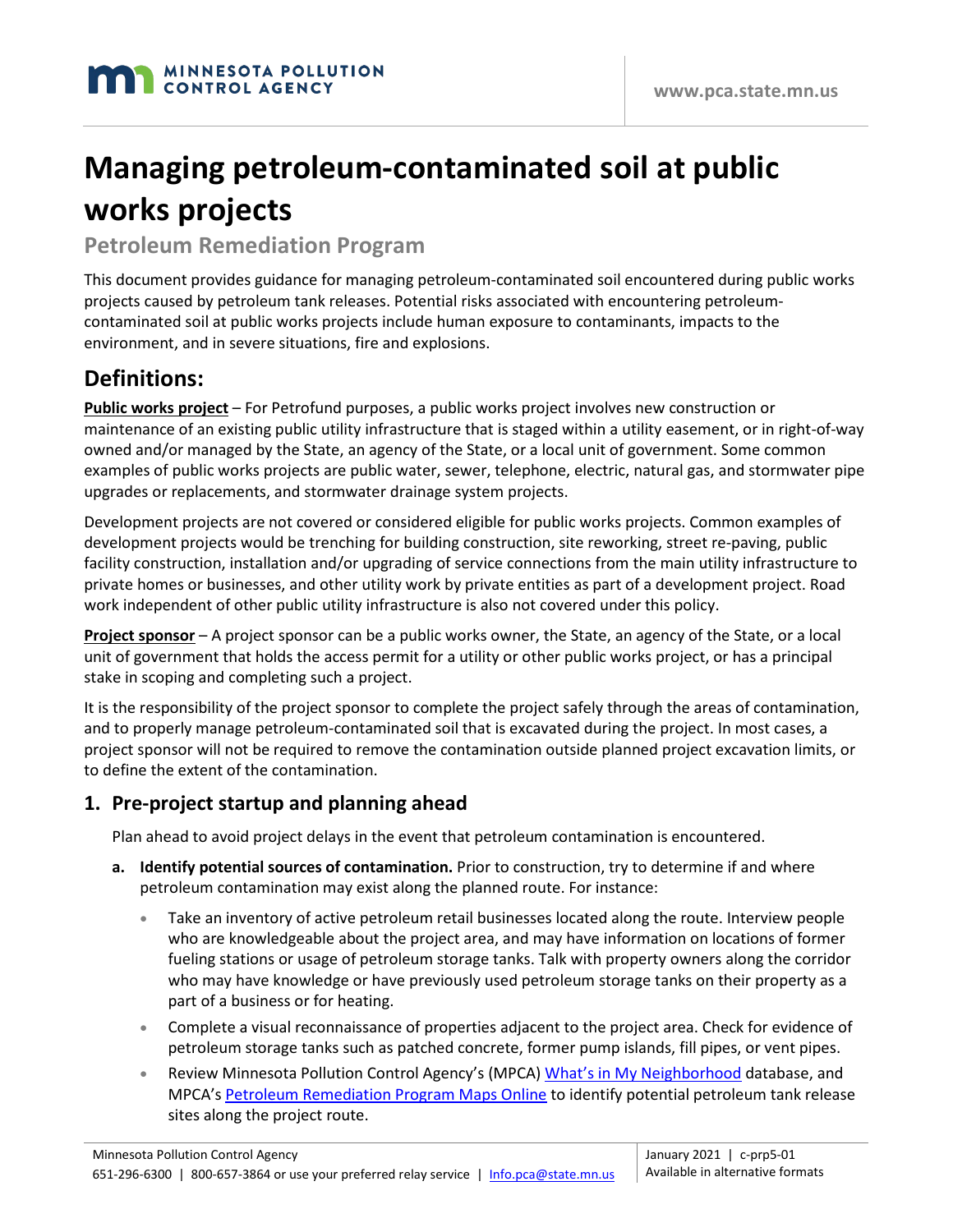- **b. Hire an environmental consultant.** If petroleum contamination will likely be encountered during the project, hire an environmental consultant experienced in contaminated site work and arrange for them to be present or on-call during construction through the areas of suspected contamination. Consultants who perform Petrofund reimbursable work must be registered with the Petrofund. A list of Petrofund registered consultants is available at [https://mn.gov/commerce/industries/fuel/petrofund/.](https://mn.gov/commerce/industries/fuel/petrofund/)
- **c. Work with the MPCA.** Prior to project startup, if petroleum contamination will likely be encountered during the project, contact the MPCA's public works coordinator at 651-296-6300 or 800-657-3864. Request that the MPCA's public works coordinator issue you a *Request to Take Corrective Action* letter. **An MPCA** *Request to Take Corrective Action* **letter is required in order to be eligible for Petrofund reimbursement.**

For a *Request to Take Corrective Action* letter to be issued, the following information must be submitted to the MPCA's public works coordinator:

- Project sponsor's contact information.
- Project location plan sheets and description of public works project work.
- Identification of the potential contamination sources on the project plan sheets. Include the MPCA Site ID if source is a known release site.
- Estimated volume of petroleum-contaminated soil that may be excavated to complete the public works project. This may include trench dimensions, or some other estimate of excavation dimensions.
- Estimated volume of petroleum-contaminated soil that cannot be reused on site and will require offsite disposal.
- Water line material type.
- **d. Plan ahead.** Certain water line materials such as polyethylene, polybutylene, polyvinyl chloride, asbestos cement, and gasket materials such as non-metallic gaskets, are susceptible to physical degradation and/or permeation when exposed to petroleum contamination. Refer to state and local governance, such as th[e 10 States Standard,](https://www.health.state.mn.us/communities/environment/water/tenstates/standards.html) regarding piping material requirements at sites with petroleum contamination concerns.

Some projects may encounter petroleum-contaminated soil that could not have been foreseen. In those cases, to ensure Petrofund reimbursement, the project sponsor must be prepared to temporarily stop work in the contaminated areas. Contact the MPCA's public works coordinator to discuss the project, and provide the information necessary for the MPCA to issue the *Request to Take Corrective Action* letter. Be aware that the MPCA's public works coordinator will not be available at all times, and that the MPCA will not issue a *Request to Take Corrective Action* letter after the contaminated soil has been excavated.

#### **2. Excavating petroleum-contaminated soil and request to take corrective action**

- **a. Report contamination and assess vapor risks.** A project sponsor must immediately report contamination to the Minnesota duty officer at 651-649-5451 or 800-422-0798. Inform the duty officer of emergency situations such as free product or high or explosive levels of petroleum vapors. The duty officer notifies the appropriate units of government. During the call, indicate to the duty officer the release discovery is near a public works project. After reporting the discovery of petroleum contamination, call the MPCA's public works coordinator at 651-296-6300 or 800-657-3864.
- **b. Have an environmental consultant oversee the work performed in the areas of contamination.** Determine if the contamination encountered presents a potentially dangerous situation, such as high or explosive levels of vapors, or free product, and complete the work requested by the MPCA in accordance with applicable MPCA guidance documents. If a potentially dangerous situation is found, the project may be delayed because the MPCA may require an emergency response. Work must not be performed in areas of contamination without an environmental consultant present to ensure completion of the MPCA's requested work.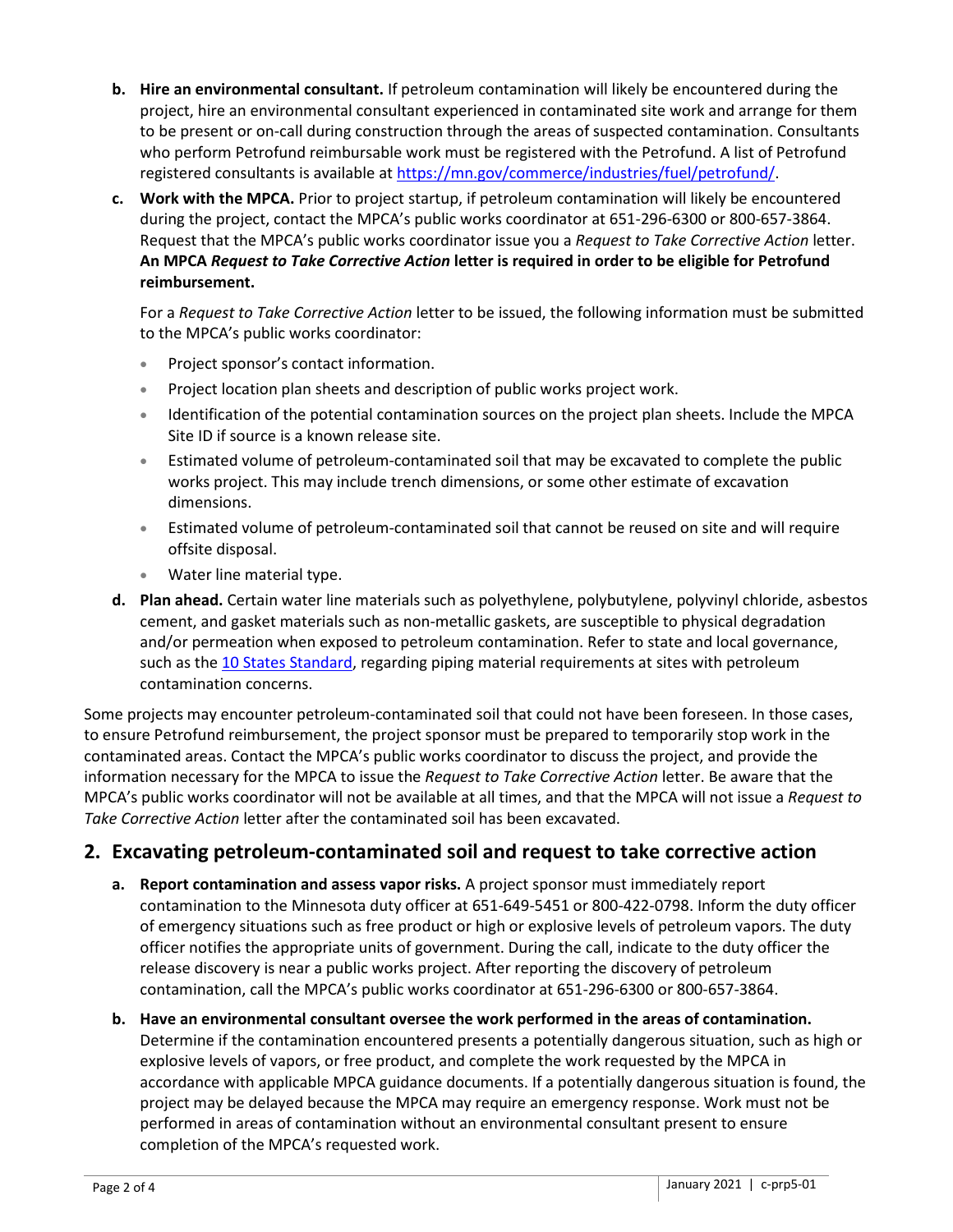- **c. Separate soil during excavation.** Field screen soil during excavation using soil headspace screening with a photoionization detector (PID) and the petroleum sheen test. Field screening procedures are described in [Soil sample collection and analysis procedures.](http://www.pca.state.mn.us/index.php/view-document.html?gid=3025) Separate contaminated soil with headspace screening results at or above 10 parts per million by volume (ppmv) from soil below 10 ppmv and maintain separate stockpiles. Separate and stockpile petroleum-saturated soil from all other soil regardless of PID reading. Soil is considered petroleum-saturated when the sheen test result is positive. Excavate only the minimum volume of contaminated soil necessary to safely complete the public works project through contaminated areas. In order to minimize human-health risk and secondary environmental impacts, contaminated soil must be stockpiled on an impervious surface or on minimum 40-mil plastic and covered at the end of each day with minimum 6-mil reinforced plastic or 10-mil unreinforced plastic. Securely anchor the stockpile cover with clean soil or other suitable material. The stockpile should be surrounded by fencing if the project sponsor determines that additional security measures are necessary. The stockpile cover must be maintained until the soil can be re-used on the project or disposed of offsite, as described below.
- **d. Re-use soil on the project.** Soil with PID readings below 10 ppmv can be re-used as backfill or otherwise re-used on the project with minimal vapor impact. Soil with PID readings at or above 10 ppmv and less than 200 ppmv can be re-used on the project as road base or in embankments, but must be at a minimum 200 feet away from surface waters. Soil re-used in embankments must be covered with two feet of clean cover soil. Soil can also be re-used as backfill if it can be effectively mixed to less than 10 ppmv. Soil with readings at or above 200 ppmv, or is petroleum saturated must be properly managed at an MPCA approved offsite disposal facility. Soil with readings at or above 10 ppmv and less than 200 ppmv that is not re-used on site as road base or in embankments also must be properly managed at an MPCA approved offsite disposal facility. Soil with readings at or above 10 ppmv can be used only in the specific ways stated within this paragraph.
- **e. Sample and dispose of soil that cannot be re-used on the project.** Collect representative soil samples from the soil stockpile(s) and analyze for the required laboratory parameters based on the recommended disposal option. Offsite disposal options include: land treatment, composting, or landfilling. There are specific documents detailing the requirements for [land treatment](http://www.pca.state.mn.us/index.php/view-document.html?gid=2996) an[d composting.](http://www.pca.state.mn.us/index.php/view-document.html?gid=3011) Soil disposal at a landfill is regulated by the MPCA's [Solid Waste Program.](http://www.pca.state.mn.us/index.php/waste/waste-and-cleanup/waste-management/solid-waste/index.html) Contact the landfill directly to obtain soil disposal requirements.
- **f. Obtain all necessary permits and comply with permit conditions if dewatering is required.**
- **g. Identify potential source(s) of petroleum contamination.**
- **h. Submit a report to the MPCA's public works coordinator.** The report must include the following:
	- Plan sheets of the public works project showing the areas where contamination was encountered, all soil headspace screening locations, and sources of the contamination.
	- Soil headspace screening data, including PID results, depth, and PID ID correlated to the screening locations on the plan sheets or figures.
	- Volume of soil excavated from each individual source area identified by MPCA Site ID and total volume of petroleum-contaminated soil excavated for the public works project.
	- Documentation of soil reuse on the project.
	- Stockpile analytical data, volume of soil disposed of offsite, and treatment method and location.
	- Documentation of pipe materials used in areas with petroleum contamination/permeation concerns.